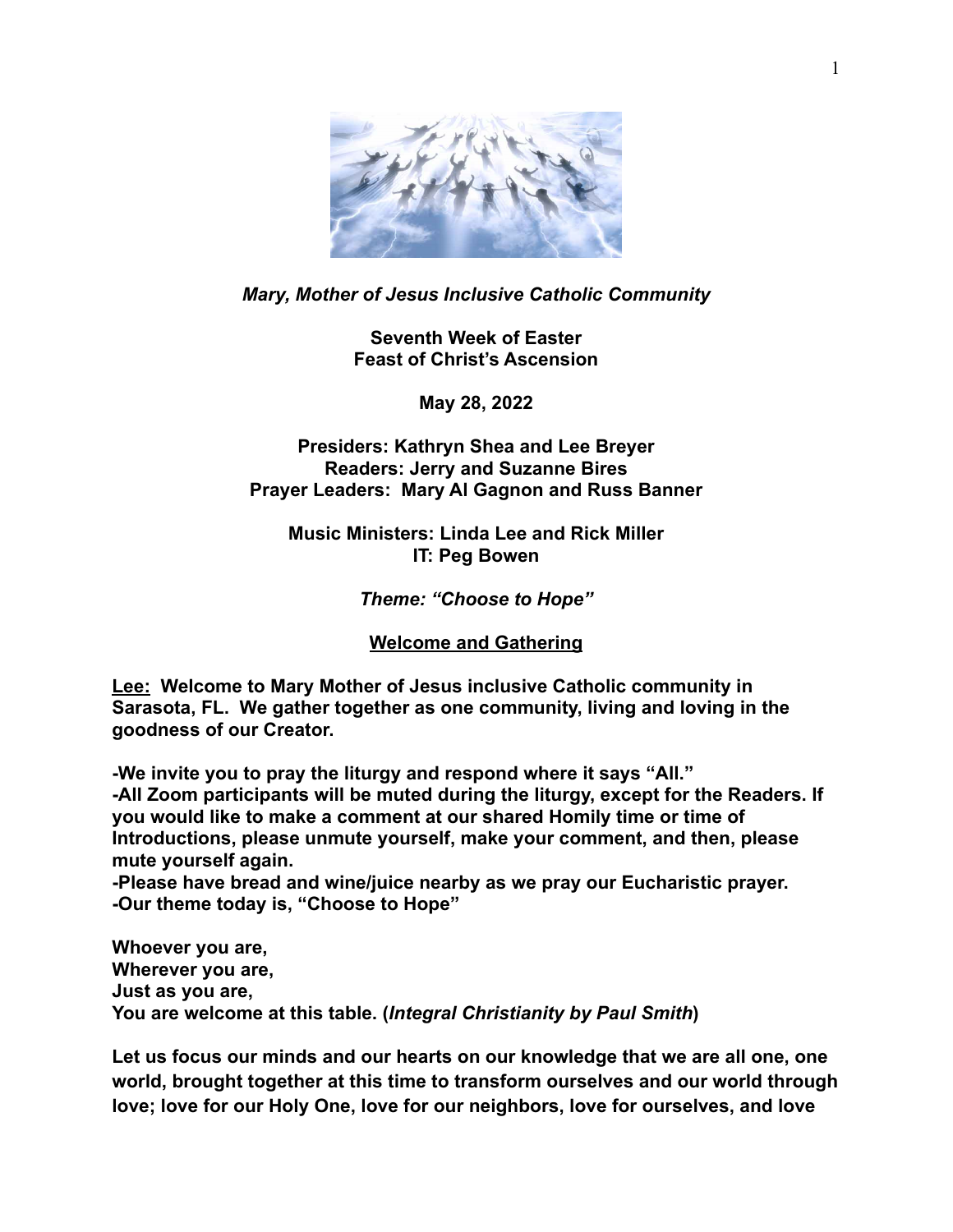**for our planet, Earth. Let us begin our liturgy by expressing this love through song.** 

## **Opening Song: I Heard an Owl by Carrie Newcomer <https://www.youtube.com/watch?v=L8WC2Y3CS8Y>**

# **Opening Prayer**

**Kathryn: Oh Holy One, we delight that you are here with us today as we gather with one another, both in person and on Zoom. We share this sacred space and celebrate our oneness in and with You. Dear Creator, our hearts are heavy today as we mourn the innocent souls lost through gun violence in our country in the past two weeks. We hold the families of those murdered in Buffalo, California, and Texas in our hearts. We know their lives will never be the same. You told us that "where two or three are gathered in my name, I am among you." We are grateful you are among us today during these very difficult times on our planet Earth. In this time of great loss and turmoil, we need to more fully embrace and act upon Your Commandment to "Love One Another." As we gather today, may we be ever more mindful of our call and responsibility to care for Mother Earth and all of her people.** 

**We also give thanks for our Brother, Jesus, who showed us how to care for all creation and how to** *Be* **love. We have been shown all we need to bring the true kin-dom of our Creator on Earth. Holy One, we live with the comfort of knowing You walk with us on our journey, a difficult journey these days, and that You continue to teach us through Spirit Sophia, Holy Wisdom. And to this, we say, AMEN.**

# **Reconciliation Rite**

**Russ: Let us remember we are born in Divine Blessing and that we are perfect in the Holy One's eyes. Let us also realize, and forgive ourselves, for not always acting in ways of Divine Blessing, both towards ourselves and others. Now, let us imagine all of the ways we can be brightly lit by a love that heals and transforms us as we evolve and grow in awareness of our divinity and our humanity. (***Pause for several moments…… Now place hand over your heart as we say the Ho'oponopono prayer)*

**All: I love you. I am sorry. Please forgive me. Thank you.** 

*Glory to God -* **by Marty Haugen and video by Bridget Mary Meehan and Mary Theresa Streck <https://youtu.be/udjH7EON5IY>**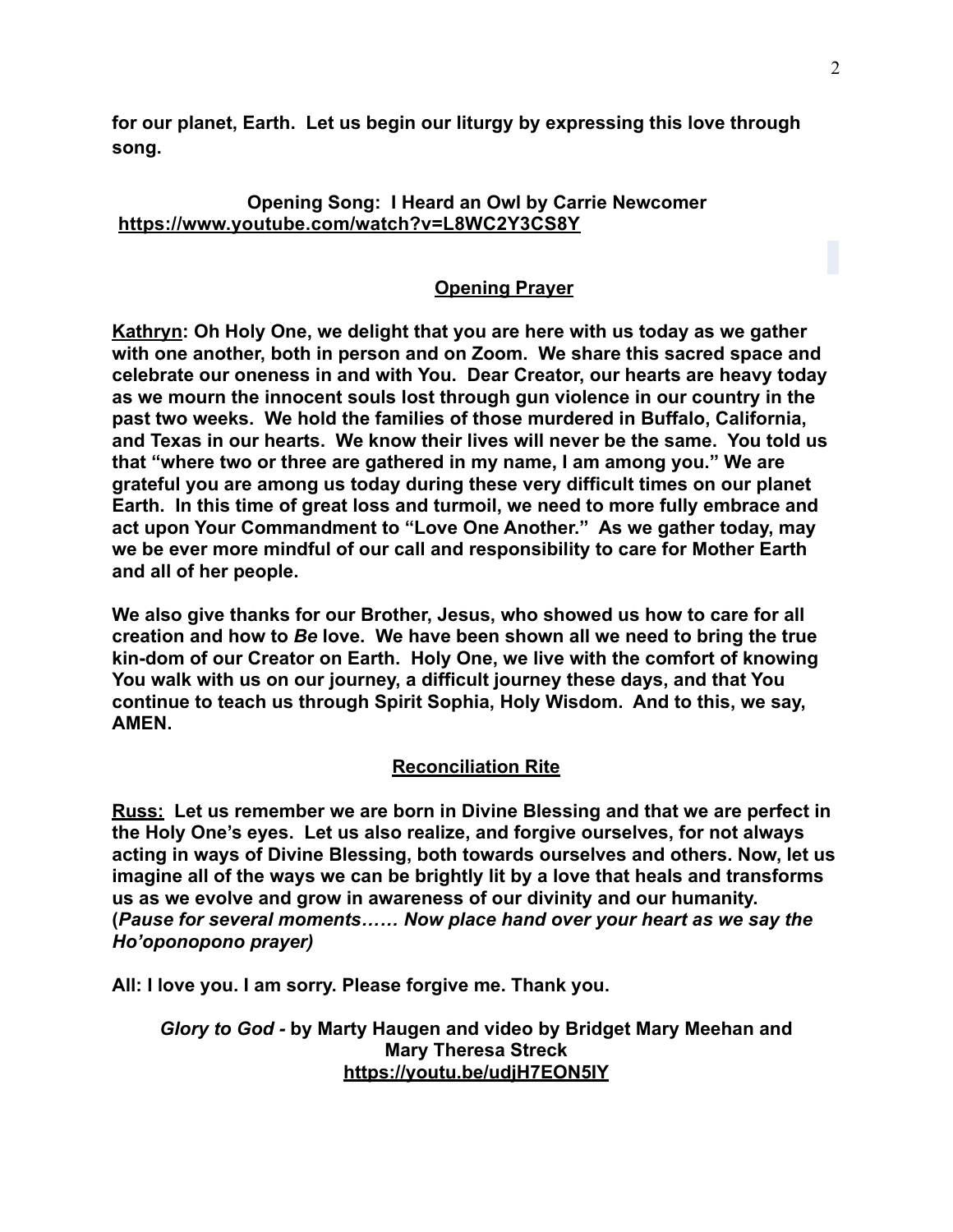#### **Liturgy of the Word**

**Jerry: First Reading - Tragedy in Uvalde by Marianne Williamson (adapted)**

**An 18 yr old young man walked into a gun store and bought two assault weapons, then killed his grandmother, nineteen children and two adults today at their Uvalde, Texas elementary school.** 

**"When in God's name are we going to stand up to the gun lobby?" the president asked in his speech tonight. "Where is our backbone? When in God's name are we going to do what in our guts we know needs to be done?" And he's right. This tragedy doesn't just say something about the shooter; it says something about all of us. Particularly it says something about our Congress, which is dripping in blood money donated by the NRA.**

**The end of every age is redolent with difficulties, and this is definitely the end of an age. We will either be getting exceedingly better or exceedingly worse. Those are our only two choices. As it says in** *A Course in Miracles***, it is not up to us what we learn but only whether we learn through joy or through pain. We are going to start putting love before money, or we're going down. Our society is now governed by principles that are not loving, that put the goal of short term corporate profits before the health and safety of people and planet. And we are suffering the consequences.** *That* **is a mental health issue. We will change, or as a society we will continue to suffer a precipitous decline. Love will prevail because it always does. God's Will has never not been done. But how long it takes for us to get there, and how much suffering will have to occur first, is entirely up to us.** 

**That, to me, is the spiritual meaning of this moment. The question isn't "How long, oh God, how long?" Rather, that's the question He asks us. "How long, oh people, how long?"**

**There is very little to say about today's shooting that has not already been said. We need to outlaw bump stocks. We need stronger background checks. We need to outlaw assault weapons. We need stronger red flag laws. And we need to replace almost every lawmaker who gets a rating from the NRA that is other than an F.**

**And of course the shooter had a mental health issue. But we've got to stop using that as an excuse to cover up a larger malfeasance. Outsized greed is a mental health issue. A sociopathic economic system that puts money before people is a**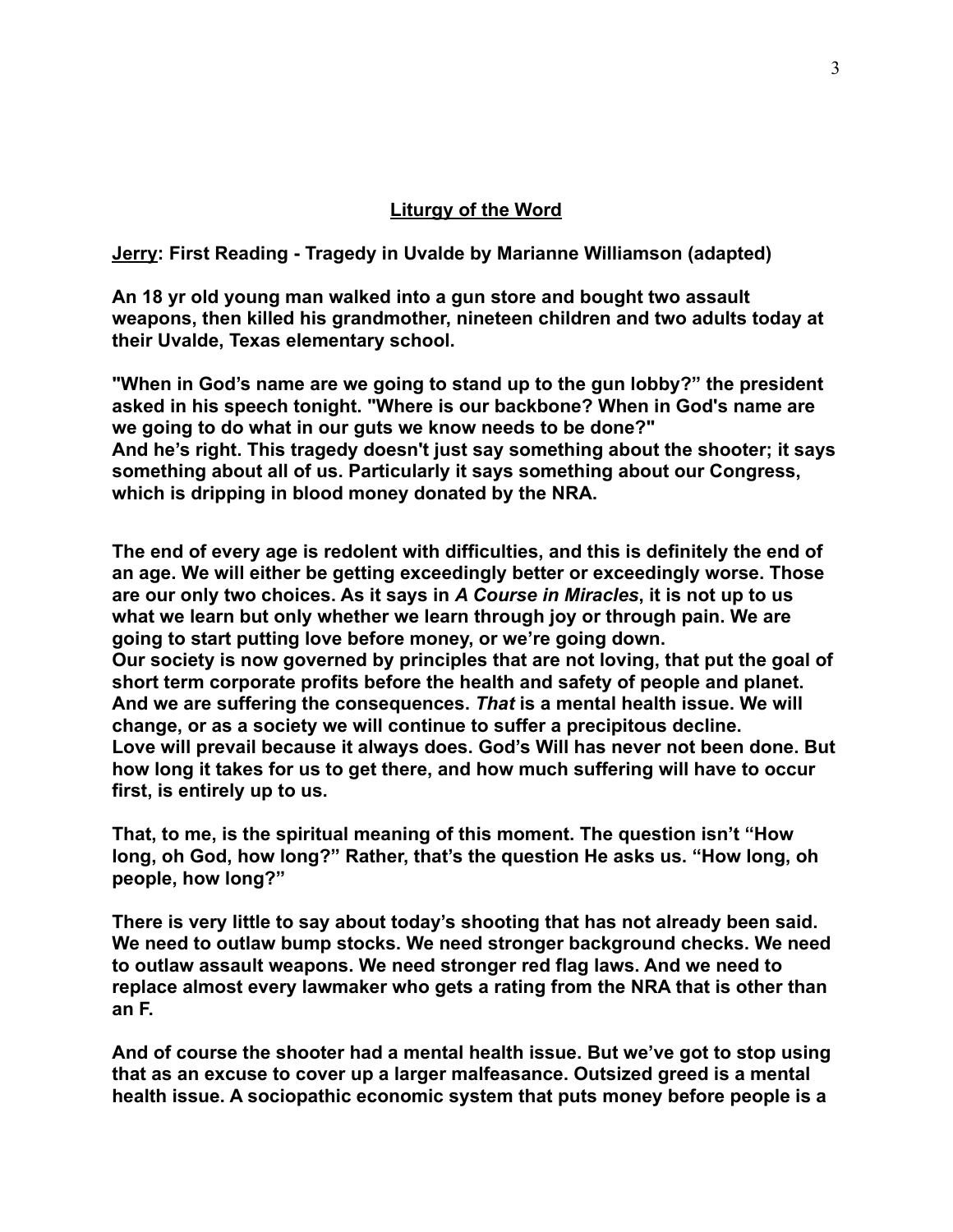**mental issue. A society that sacrifices its children for the sake of corporate profits is a mental health issue. Yes, the shooter had a mental health problem. But he was only reflecting a larger one. Every time we take any action private or public that lacks compassion or mercy, we are perpetuating the madness.**

**These are difficult times, but we ourselves can and must make the difference. In the words of John F. Kennedy, "Here on earth, God's work must surely be our own."**

**These are the inspiring words of Marianne Williamson and we affirm them by saying, Let it be so.** 

#### **Alle, Alle, Alleluia: Linda Lee https://www.youtube.com/watch?v=ID5UGWcS6Ws**

**Suzanne: Gospel Reading: John 17:20-26** 

**Jesus looked up to heaven and said: I do not pray for them alone, I pray also for those who will believe in me through their message, That all may be one, as you, Abba, are in me and I in you, I pray that they may be one in us, so that the world may believe that you sent me. I have given them the glory you gave me, that they may be one, as we are one, I in them and you in me, that they may be made perfect in unity. Then the world will know that you sent me, and that you loved them even as you loved me. Abba, I ask that those you gave me, may be here with me, So they can see this glory of mine which is your gift to me. Because of the love you had for me before the foundation of the world. Holy One, the world also does not know you, but I know you,; And these people know that you sent me. To them I have revealed your Name, and I will continue to reveal it So that the love for me may live in the, just as I may live in them.**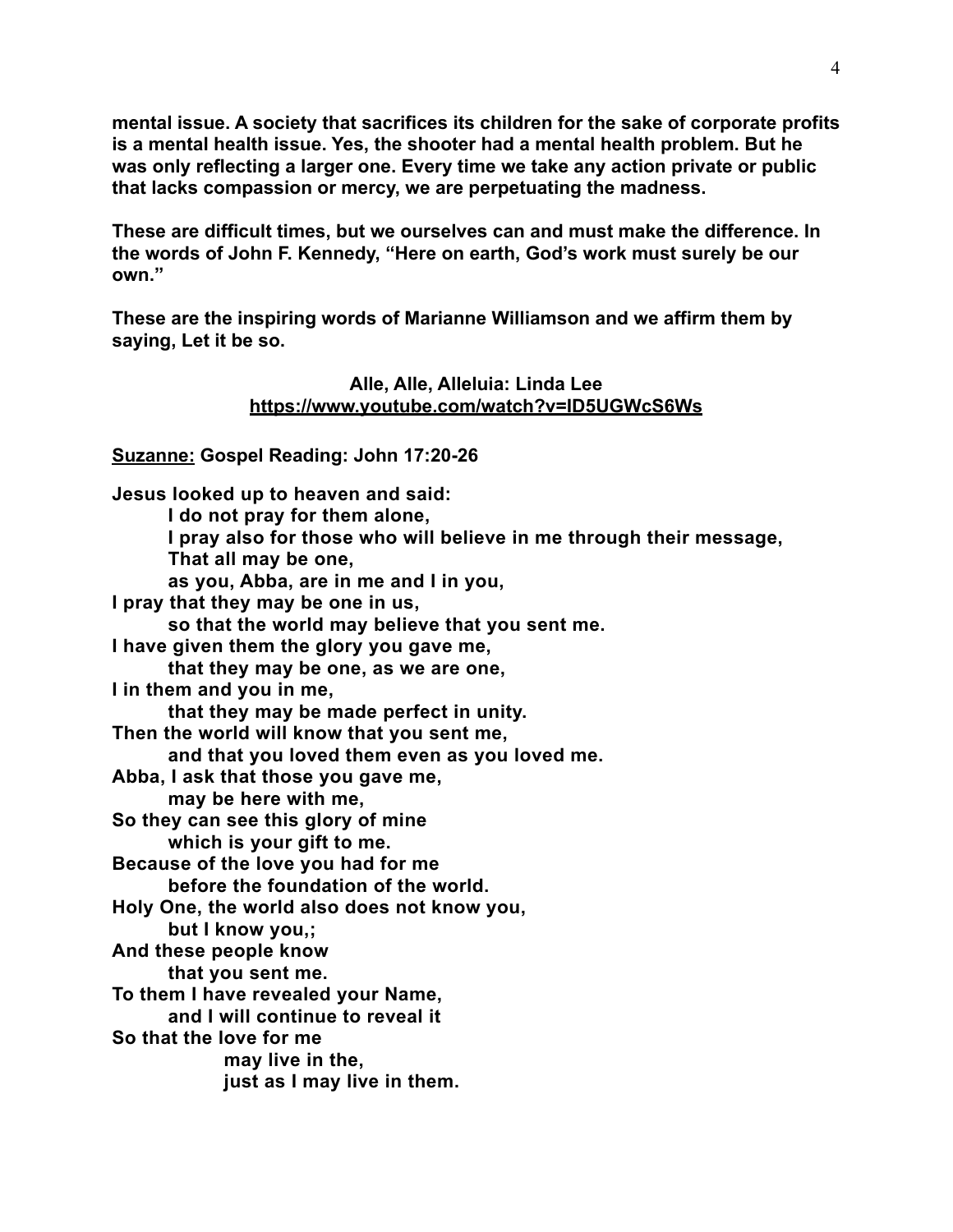**These are the words shared by the gospel writer, John, and we acknowledge them by saying, AMEN.**

#### **Alle, Alle, Alleluia: Linda Le[e](https://www.youtube.com/watch?v=ID5UGWcS6Ws) <https://www.youtube.com/watch?v=ID5UGWcS6Ws>**

# **Homily Starter – Kathryn**

## **Community Sharing**

# **Communal Statement of Faith**

**Mary Al: We believe in the Holy One, a divine mystery beyond all definition and rational understanding, the heart of all that has ever existed, that exists now, or that ever will exist.** 

**We believe in Jesus, messenger of the Divine Word, bringer of healing, heart of Divine compassion, bright star in the firmament of the Holy One's prophets, mystics, and saints.** 

**We believe that We are called to follow Jesus as a vehicle of divine love, a source of wisdom and truth, and an instrument of peace in the world.** 

**We believe in the Spirit of the Holy One, the life that is our innermost life, the breath moving in our being, the depth living in each of us.** 

**We believe that the Divine kin-dom is here and now, stretched out all around us for those with eyes to see it, hearts to receive it, and hands to make it happen.** 

## **Prayers of and for the Community**

**Jerry: We now bring our prayer intentions to the Table.**

**Our response is: ALL: You heal us as we awaken to your call.** 

**We pray for the devastated families of all those recently killed in senseless acts of violence in our country. R**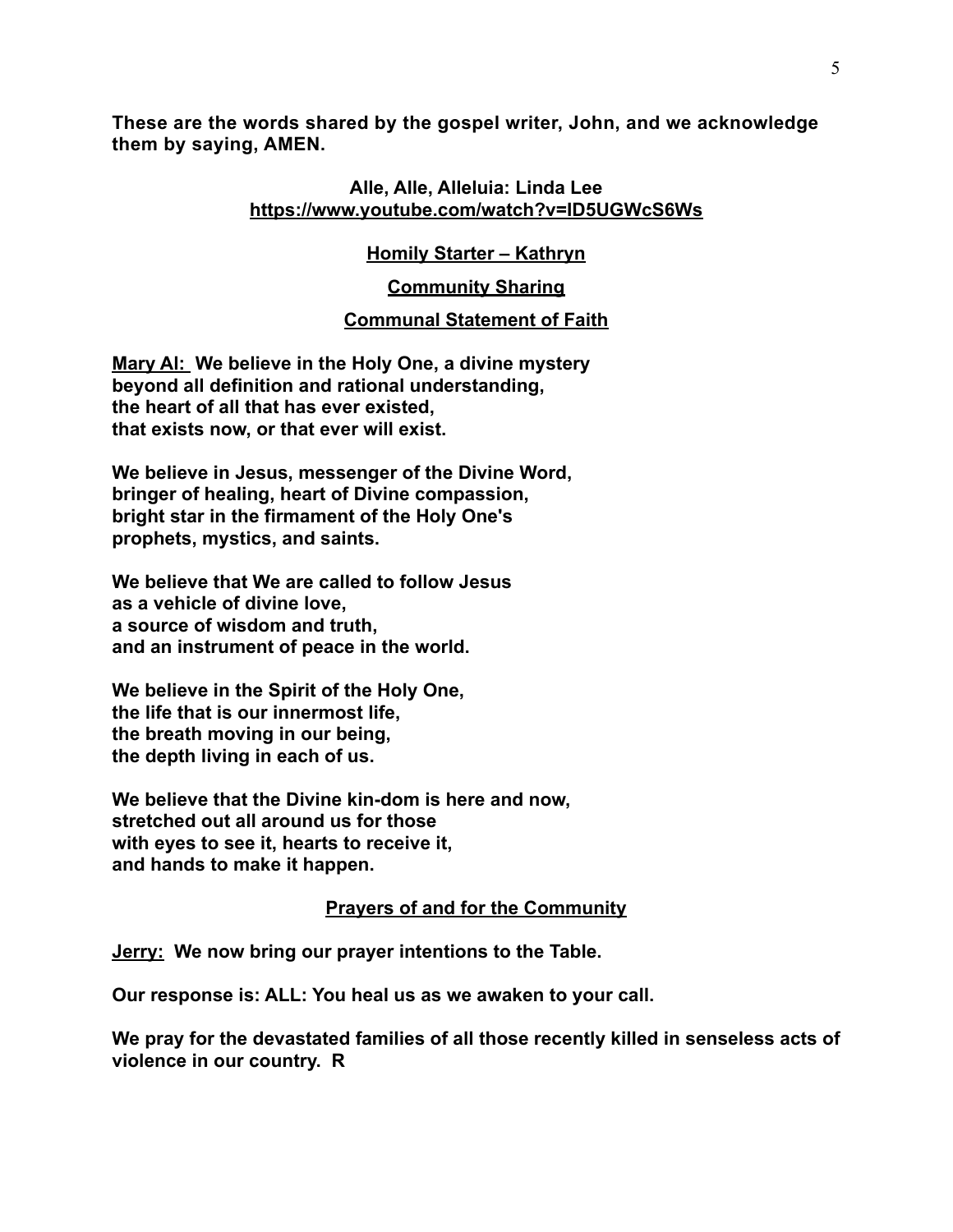**We pray for the people of Ukraine and Russia that they may live in peace without fear and that goodness and sanity will fill the hearts and minds of those that would cause them harm. R**

**We pray that our government puts children above guns, power, and greed. R**

**We pray for our MMOJ intentions on our community prayer list. (Joan M shares)**

**Our response is: You heal us as we awaken to your call.** 

**For what else should we pray? Our response is: You heal us as we awaken to your call.**

**Holy Mystery may we respond to the needs of our sisters and brothers in loving prayer and solidarity. Amen**

# **Liturgy of the Eucharist**

**Lee: O Holy One, you have been called by many names by many people in the centuries of our planet's life. Yet, no name truly defines you or describes you. We celebrate you as the marvelous, loving energy of life who caused us and our world to be. We celebrate you as the Source of light and life and love, and we celebrate your presence and all-ways care.**

**Suzanne: Please join in praying the Eucharistic prayer together:** *(Eucharistic prayer taken from work of Diarmuid O'Murchu and Jay Murnane, adapted)*

**Suzanne and All: O Holy One, we stand at a critical moment in Earth's history – a time when humanity must choose its future.** 

**As the world becomes increasingly interdependent and fragile, the future holds both peril and great promise.**

**May we recognize that, in the midst of a magnificent diversity of cultures and life forms, we are one human family and one Earth and world community with a common destiny.** 

**United with our vast universe, with our Mother-Planet and her people everywhere, with one another and You, Holy One, our spirits dance and sing this song of praise:** 

> **Song: Holy, Holy, Holy (Karen Drucker) <https://youtu.be/orKBBIj5LZA>**

**Kathryn and ALL: We give grateful thanks for those who came before us, for all those who gave from their hearts, who gave from their lives, that there might be a better world, a safer world, a kinder world, we pray for peace in their name.**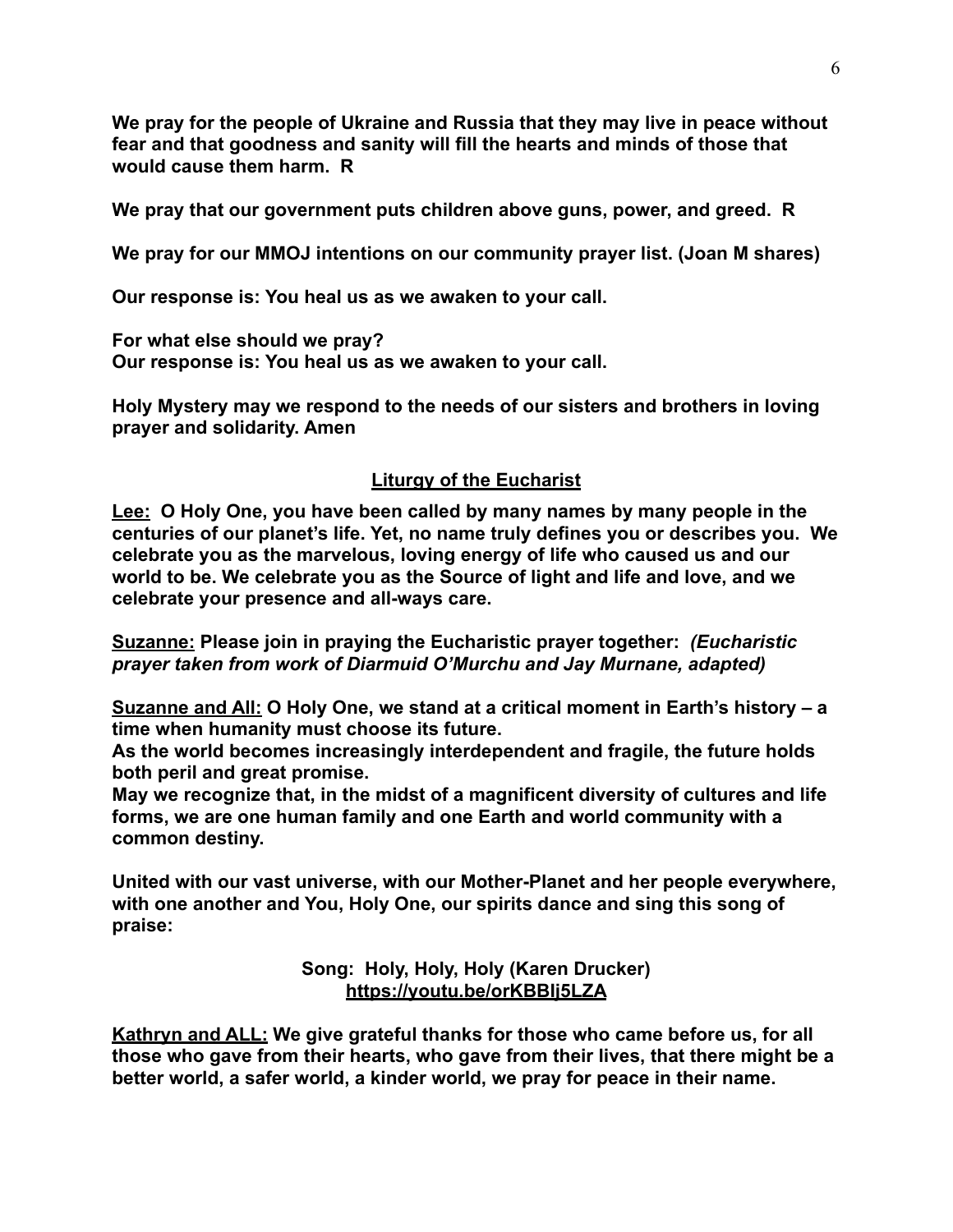**And for the children, that they may live, that they may have children of their own and that it will go on - this great blossoming that is meant to go on and on – we pray for peace, in their name.** 

**And for all peoples of this earth who have no voice in this,**

**For the animals that have no voice in this,**

**For the plants, the trees, the flowers that have no voice in this,**

**For all who share this earth with us, we pray for peace in their name.**

**Russ: We thank you for our brother, Jesus. He showed us so simply, so tenderly, how the world is in our hands. He had nothing in this world but your love, companions on the journey, and his very self. Together, that was more than enough, and that remains our clarity in the midst of confusion: the miracle of healing, new hope, nurturance, nourishment, liberation and life.**

## *(Please extend your hands in blessing)*

**Jerry and All: Your Spirit is upon the gifts of this Eucharistic table, bread of the grain and wine of the grape, and they are gifts of wisdom, light and truth which remind us of our call to be the body of Christ to the world.**

**On the night before he faced his own death and for the sake of living fully, Jesus sat at the Seder supper with his companions and friends. He reminded them of all that he taught them, and to fix that memory clearly within them, he bent down and washed their feet.**

**When he returned to his place at the table, he lifted the Passover bread, spoke the blessing, broke the bread and offered it to them saying: Take and eat; this is my very self. (pause)**

**Russ and ALL: He then raised high the cup of blessing, spoke the grace, and offered them the wine saying:** 

**Take and drink of the covenant made new again through my life, for you and for everyone, for liberation from every oppression. Whenever you do this, Re-member me and all that I have taught you! (pause)**

**Mary Al and ALL: The Spirit who raised Jesus from the dead showed us, by Her action, that life is eternal and that love is immortal. Loving Source of All, we have looked for others to save us and to save our world. Yet, we are called, and consecrated and sent into the world to establish justice and show the blessed fulfillment that comes with simplicity and the giving of ourselves in love. We will make new our commitment to the harmony of the original vision of creation. We will open up wide all that has been closed about us, and our small circles. Like Jesus, in all openness, we will be filled with your own Spirit and renew the face of the earth.**

**For it is through learning to live as he lived,**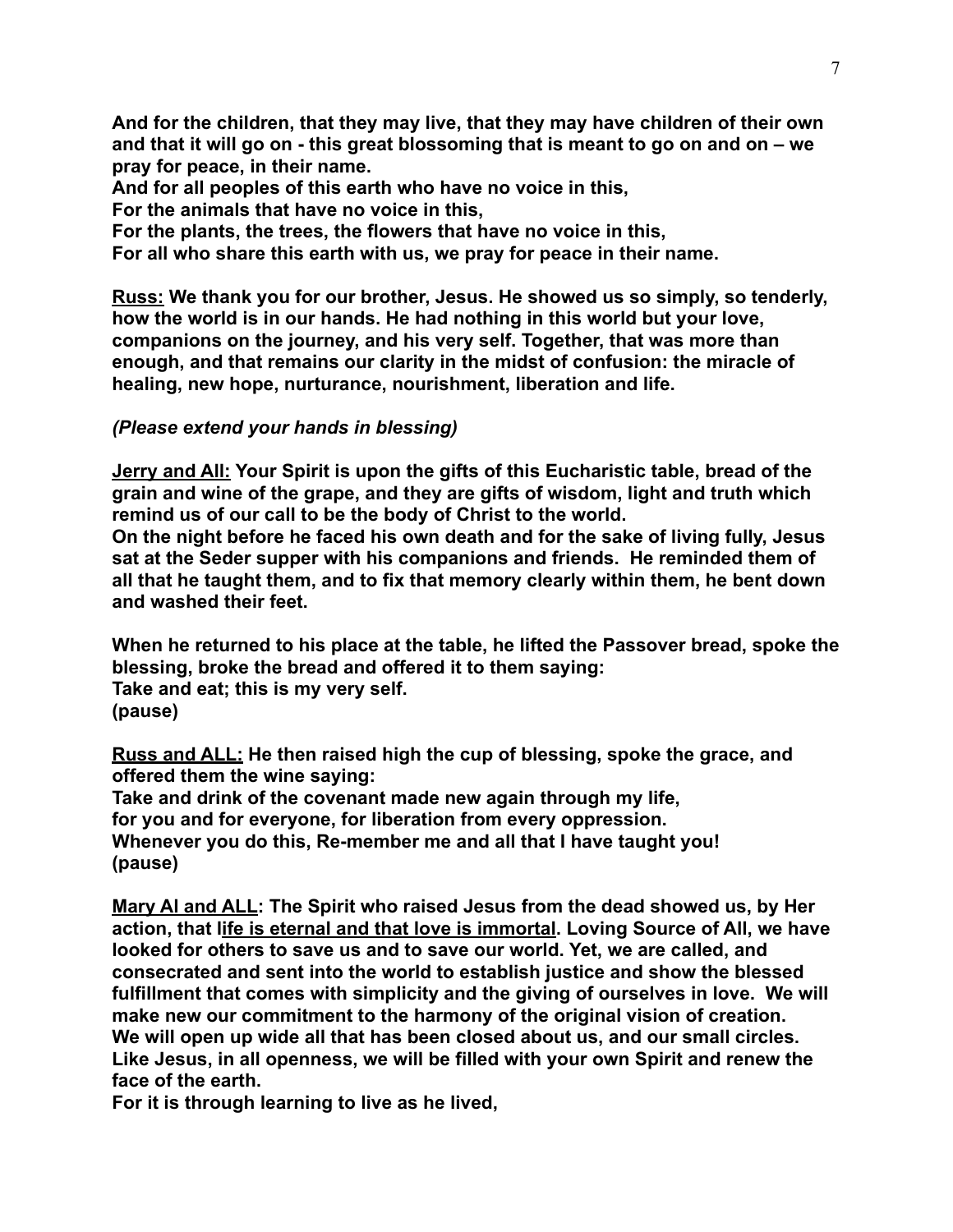**And why he lived, And for whom he lived, That we awaken to your Spirit within, Moving us to worship you truly, O Holy One, At this time and all time and in all ways. And we say yes to You!**

## **Great Amen: Linda Lee Miller <https://www.youtube.com/watch?v=Dy76fpfkNsg>**

#### **The Abba Prayer**

**Lee and All: Gracious Spirit, Who loves us like a mother, Whose realm is blooming among us now. And within. We pray that your compassion guide us in every action. Give us what we need for each day, and help us to be satisfied with the miracle of that alone. Forgiver, whose embrace brings us to wholeness without our asking, May we reconcile ourselves to one another in humility. And may we cancel the crushing debts that imprison our neighbours So that communities of joy and health may flourish. May we neither profit from nor ignore evil. But ever work to thwart it with non-violence As we co-create the realm of peace in this world. Now and each day. Amen.** *(Bret Hesla/wsj)*

## **Sign of Peace:**

**Suzanne: Jesus said to his disciples, "My peace I leave you. My peace I give you." We send peace and love to the families of all those taken from their loved ones. Let us now extend a sign of peace to one another and to our world as bow and say, "Namaste, Namaste, Namaste".** 

**Jerry: Please join in praying the Litany for the Breaking of the Bread:**

**Jerry and ALL: Holy One, You call us to speak truth to power; we will do so. Holy One, You call us to live the Gospel of healing and justice; we will do so. Holy One, You call us to be Your presence in the world; we will do so.**

**Mary Al: This is the bread of life and the cup of blessing. Blessed are we who are called to Christ's table.**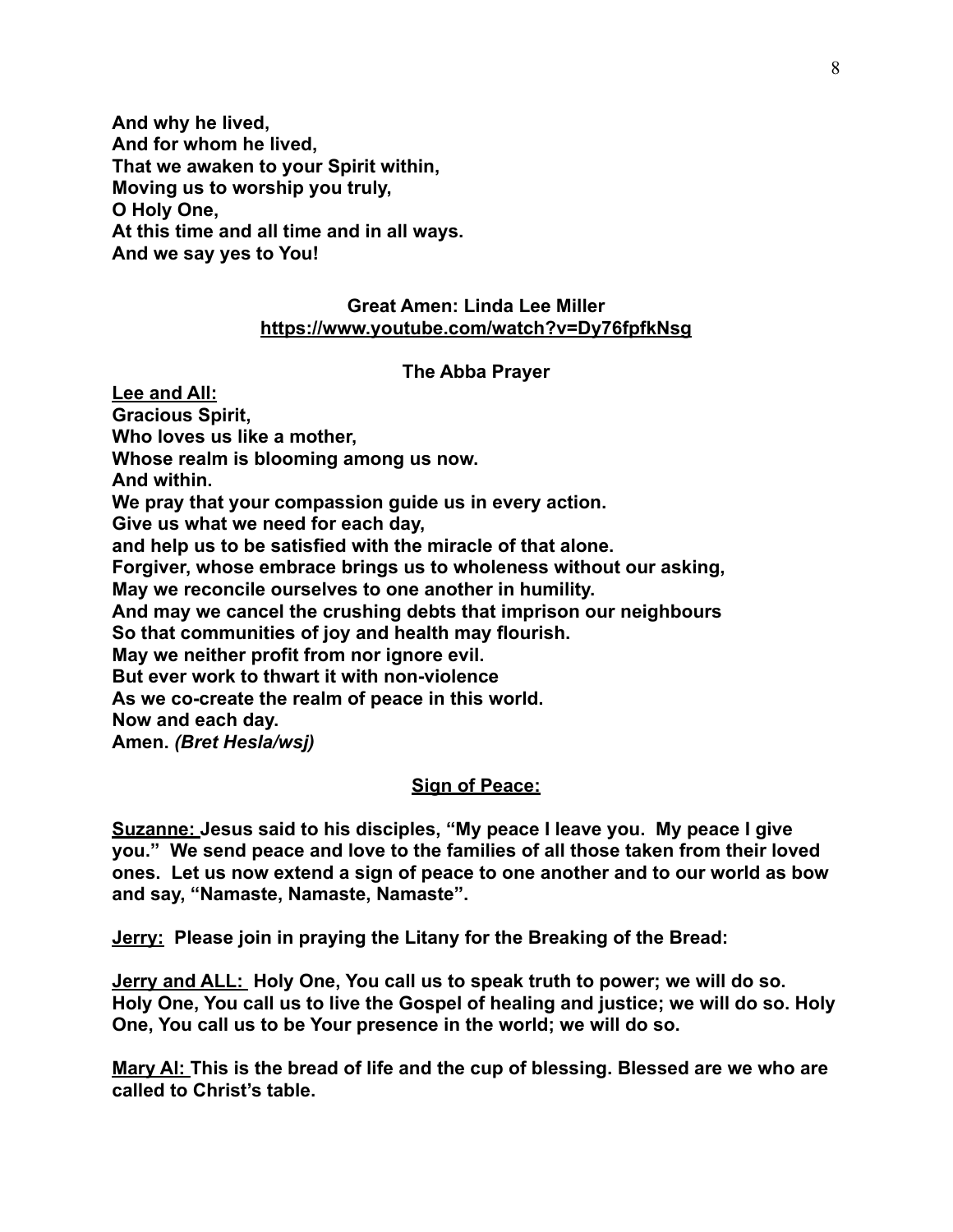**What we have heard with our ears, we will live with our lives. As we share communion, we become communion, both Love's nourishment and Love's challenge.** 

**Please receive/share Eucharist now, saying: "You are the bread of life." And "You are the cup of compassion."**

#### **Communion Song: (dedicated to the families who lost loved ones)**

## **Precious Child, Gone Too Soon by Karen Taylor Good <https://youtu.be/aq4qV7v1xNI>**

#### **Closing Prayer**

**Lee: Oh Holy One, we go forth in our calling to serve and committed to our own spiritual transformation so that we might work together to transform our earth to one of peace, equality, and justice for all. Timeless One, Your eternal love wraps courage around us as we enter into your invitation to bring your Light and your Peace into our hurting world. Your ageless presence draws us to you as we step forward, ready to embrace where you lead us. Your sustaining peace rests within our every heartbeat and accompanies us into the unknown future. We have no fear. We are forever grateful to live in your presence and your love. Amen.** 

## **Community Blessing**

**Kathryn: Please raise your hands in blessing: And together we say:** 

**May God bless you with discomfort... at easy answers, hard hearts, half-truths ,and superficial relationships. May God bless you so that you may live from deep within your heart where God's Spirit dwells.**

**May God bless you with anger... at injustice, oppression, and exploitation of people. May God bless you so that you may work for justice, freedom, and peace.**

**May God bless you with tears... to shed for those who suffer from pain, rejection, starvation and war. May God bless you so that you**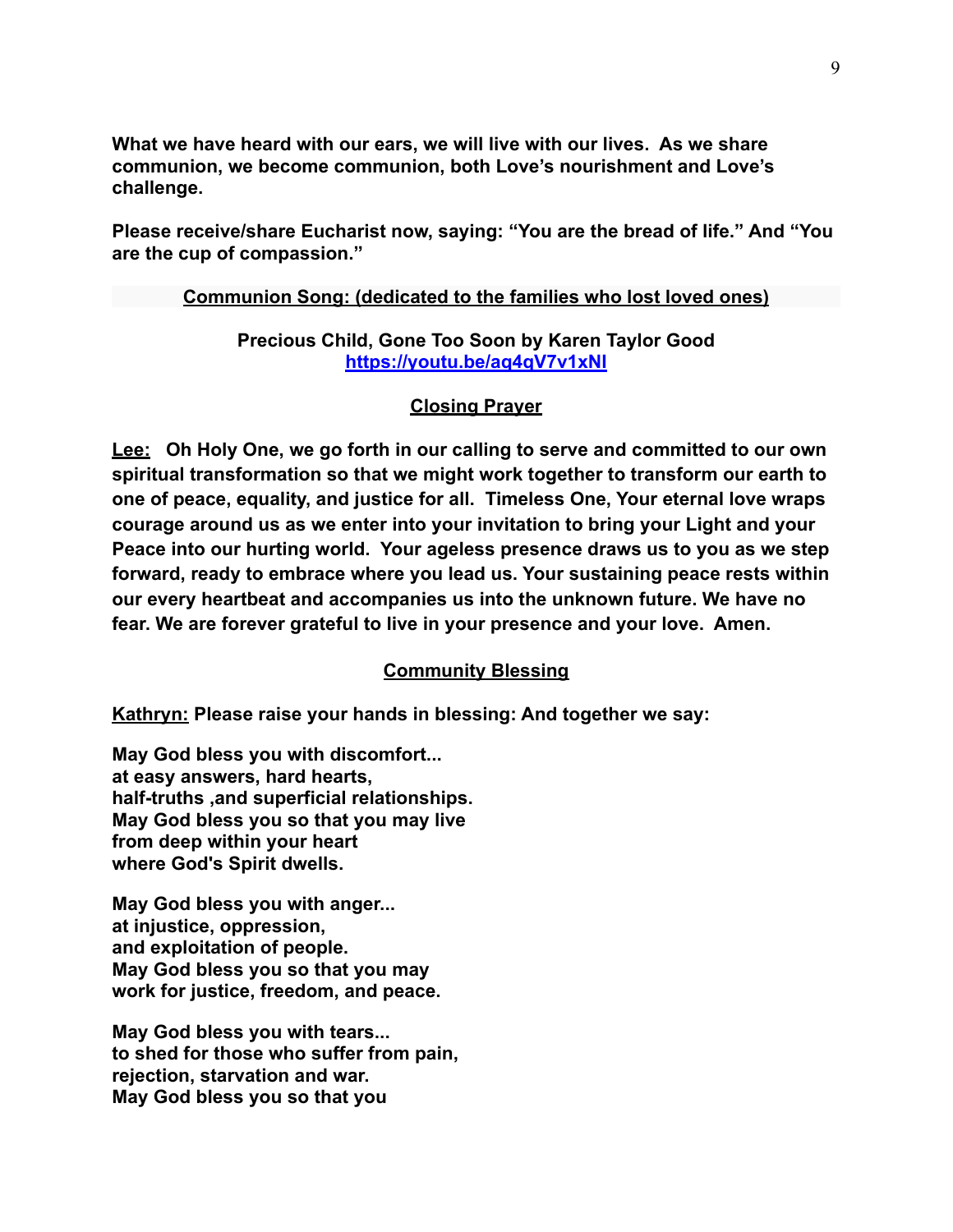**may reach out your hand to comfort them and turn their pain into joy.**

**And may God bless you with enough foolishness to believe that you can make a difference in this world, in your neighborhood, so that you will courageously try what you don't think you can do, but, in Jesus Christ you'll have all the strength necessary.**

**May God bless you to fearlessly speak out about injustice, unjust laws, corrupt politicians, unjust and cruel treatment of prisoners, and senseless wars, genocides, starvations, and poverty that is so pervasive.**

**May God bless you that you remember we are all called to continue God's redemptive work of love and healing in God's place, in and through God's name, in God's Spirit, continually creating and breathing new life and grace into everything and everyone we touch.**

**Source: "Troubadour: A Missionary Magazine," published by the Franciscan Missionary Society, Liverpool, UK: Spring 2005.**

**ALL: Thanks be to God. Let it be so! Alleluia!** 

**Closing Song: Choose to Hope by Marty Hagen video by Mary Theresa Streck** <https://bridgetmarys.blogspot.com/2022/05/love-is-stronger-than-hatred-choose-to.html>

# **Call Congress today to immediately pass Manchin-Toomey Bill in response to mass shootings. (202) 224-3121**

**If you would like to add your intercession to our MMOJ Community Prayers book, Please send an email to jmeehan515@aol.com**

**If you would like to invite another person to attend our liturgy please refer them to [www.marymotherofJesus.org](http://www.marymotherofJesus.org) where the day's liturgy is found. Zoom instructions are also included there.**

**Please support our community, send your check to:**